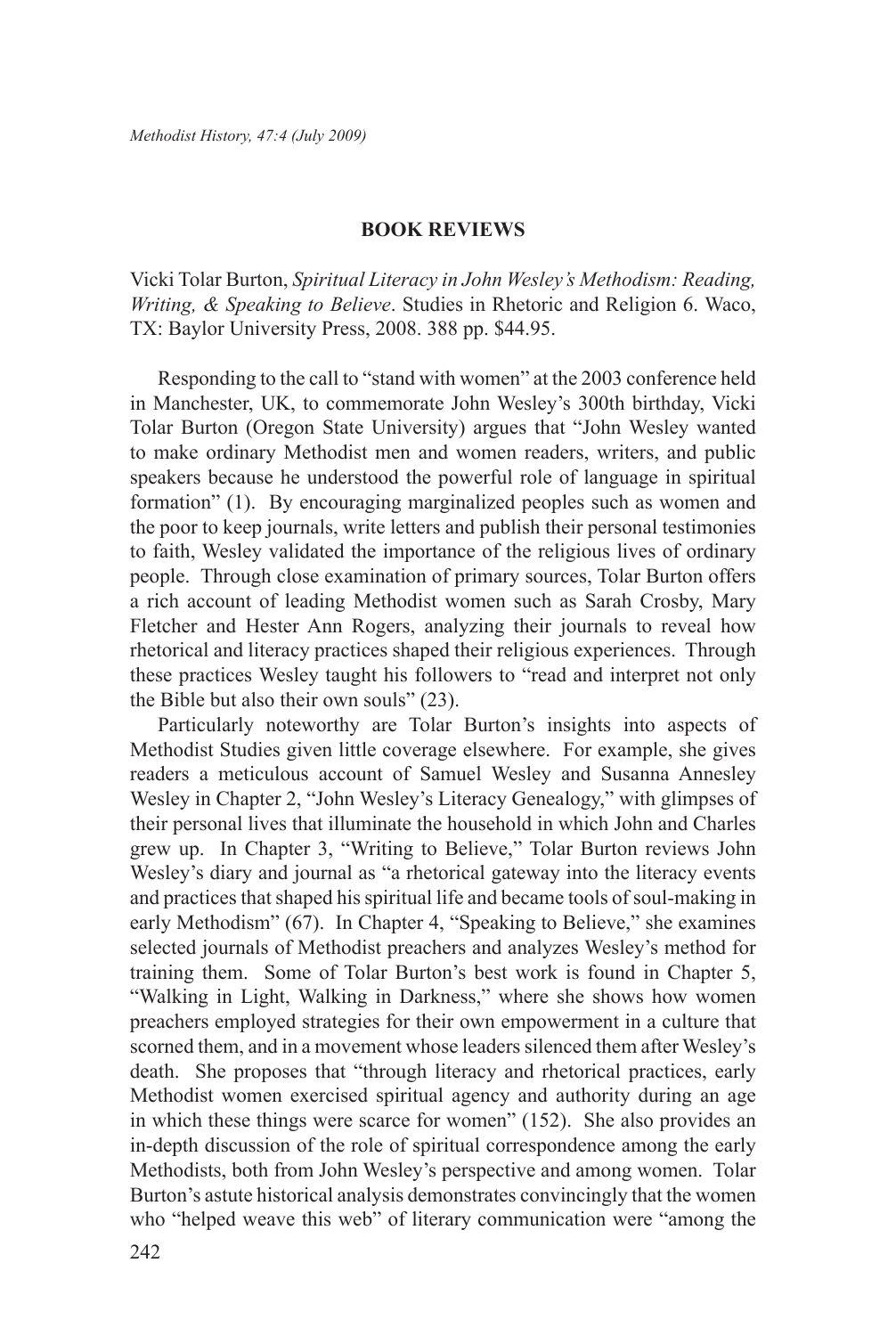most influential members of Wesley's movement" (181).

In Chapter 6, "The Mystic and the Methodists," Tolar Burton provides a close study of the life and writings of Hester Ann Rogers, especially the published edition of her journal. Through feminist analysis, Tolar Burton shows how the production authority of the Methodist publishing house re-voiced Rogers to suit the purposes of the male-dominated leadership that followed Wesley's death. Through a method Burton calls "rhetorical accretion," she argues effectively that "Having been fully made by God in the spirit, Hester Rogers was remade by each textual accretion until the published voices of the new speakers held rhetorical power equal to Hester's own voice" (229). In Chapter 7, "Reading to Believe," Tolar Burton exhaustively studies "John Wesley's sponsorship of literacy—especially reading—as revealed in the inventory taken of his press at the time of his death in 1791" (233). This inventory "provides a special opportunity to understand the literacy practices" of Wesley's followers, especially among the "poor and laboring classes" (244). Chapter 8, "Climbing Boys and Spinning Girls," examines the literacy practices of early Methodist Sunday schools and their impact on working-class children. In her conclusion, Tolar Burton observes that "By sponsoring reading, writing, and speaking as daily habits of the Christian life, Wesley taught the people called Methodists how to live differently" (297). Through these practices, ordinary people—especially women and the poor—were given agency to speak and to write about their religious experiences.

*Spiritual Literacy in John Wesley's Methodism* provides a new hermeneutical lens through which to study Methodist history, acknowledging the central role of ordinary people—especially women and the poor. Tolar Burton recognizes the key role of John Wesley and other leaders yet rejects a Wesley-centered approach to historiography. She bids Mr. Wesley to step aside, allowing his followers to emerge from the shadows and stand with him in the spotlight of history. Immersed in archival research and informed by a rich knowledge of secondary sources, Tolar Burton confirms the explanatory power of this methodology through its prolific generation of original insight into several neglected corners of Methodist history. Historians of early Methodism should regard her study as essential reading.

> Barry W. Hamilton *Northeastern Seminary Rochester, New York*

J. Gordon Melton, *A Will To Choose, The Origins of African American Methodism*, Lanham, MD: Rowman and Littlefield Publishers, 2007. 317 pp. \$30.95.

I have often quoted the words attributed to theologian Karl Barth; "The Christian lives life with the Bible in one hand and the newspaper in the other."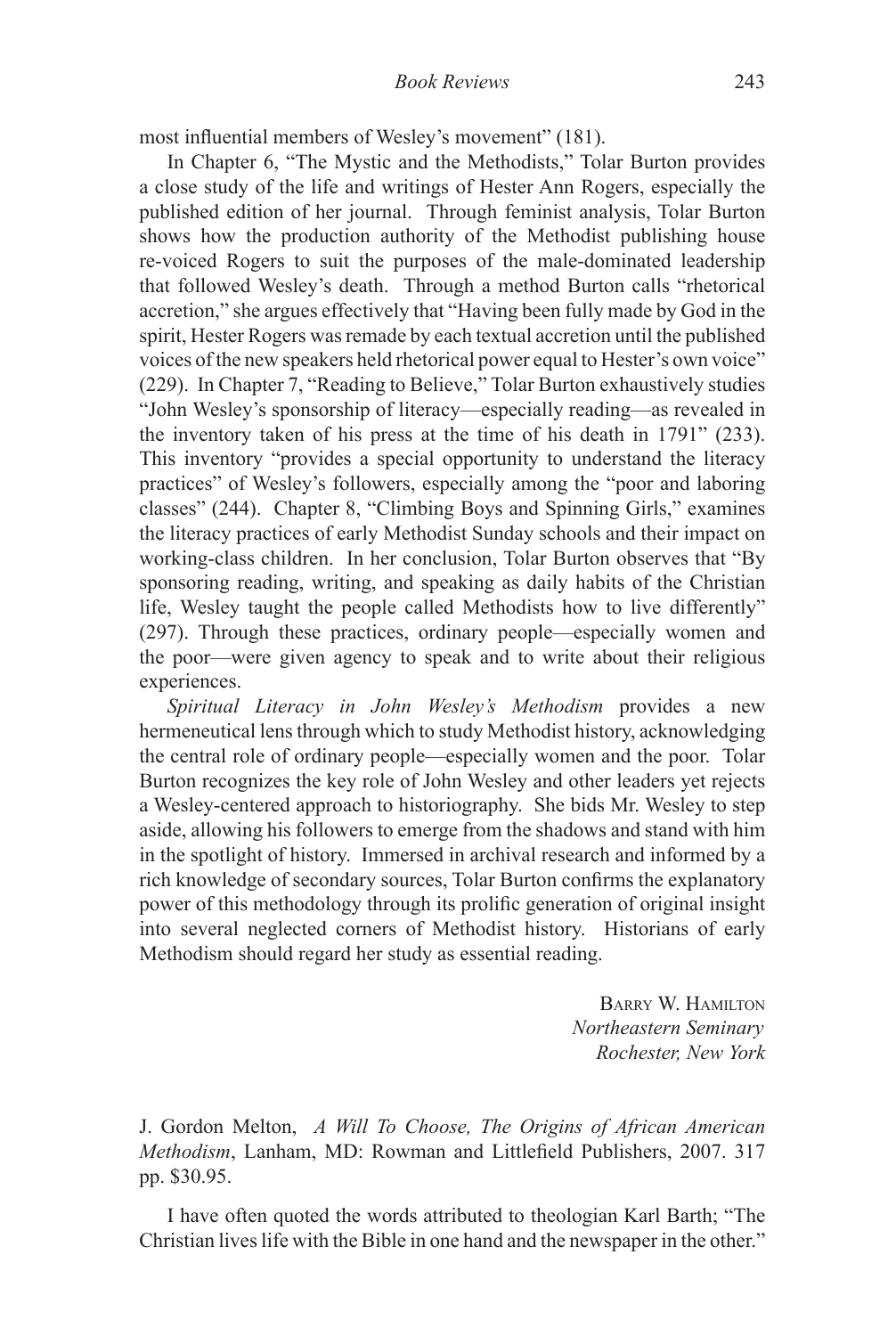These words have helped inform and shape my review of J. Gordon Melton's *A Will To Choose*. This book is a comprehensive and insightful exploration of the why and how African Americans were drawn to, helped shaped, and found meaning in American Methodism. As I have read this important history of African Americans in Methodism, what is to be found in newspapers that have shaped my reading and review of this book? First, we have read that the election of Barack Obama as the first USA President of African descent indicates that we are now in a post-racial time. My response: "Making racial history does not erase racial history." Second, Barack Obama's membership in Trinity United Church of Christ in Chicago, a Church of the United Church of Christ, brought forth a deluge of critical responses that revealed limited public understanding of Black Church traditions in the pulpit and the pew, as well as little knowledge about the history and current reality of Blacks in predominantly white denominations. Third, most of us are still struggling with developing an appreciation of how Black history in church and society is intertwined with all history. J. Gordon Melton's book makes an important contribution toward our developing that appreciation in his 278 pages of text in *A Will To Choose*.

Melton's Introduction acknowledges the African past of African Americans by writing that a "complete discussion of African religion would take us far afield from the purposes of this text, but one element in African religions is important—the role of ancestors." Although *A Will To Choose*  was not written to explore in depth the history and culture of the African continent, my hope is that today African American Methodists and those who are not will view Melton's book as a resource to get to know our American Black ancestors. Their involvement in early American Methodism has left a legacy for all of us. Regardless of who we are racially, they, with all of the Methodists of their era, are our ancestors.

Most of us know very little of the history of some of the Methodist Churches described in the book. I suggest reading the book will bring "life" to the history and existence of these denominations whose acronyms I list to stimulate your historical curiosity: AME, AMEZ, AUC, AUFMPC, CME, MEC, MECS, and MPC. One of the joys I experienced in reading *A Will To Choose* was having the history of denominations whom I knew only by their initials, come alive as I read about them.

Two brief sections in the book titled, "The Question of Ordination" and "Not Waiting for Ordination," provide a fascinating historical background for the twentieth-century Methodist struggles around the ordination of women as well as the election of women to the office of Bishop. The twentieth century saw the first elections of women as Bishops in both historically white and black Methodist denominations. The story of a woman known only as "Elizabeth" (1776-1866) captures the tenacity and perseverance of Black women and men born into slavery and passed on from owner to owner, often unable to read, not allowing any of this to restrain or restrict them from preaching in Methodist settings. Melton writes than when Elizabeth was "queried as to the authority for her assuming the role of preacher, she replied